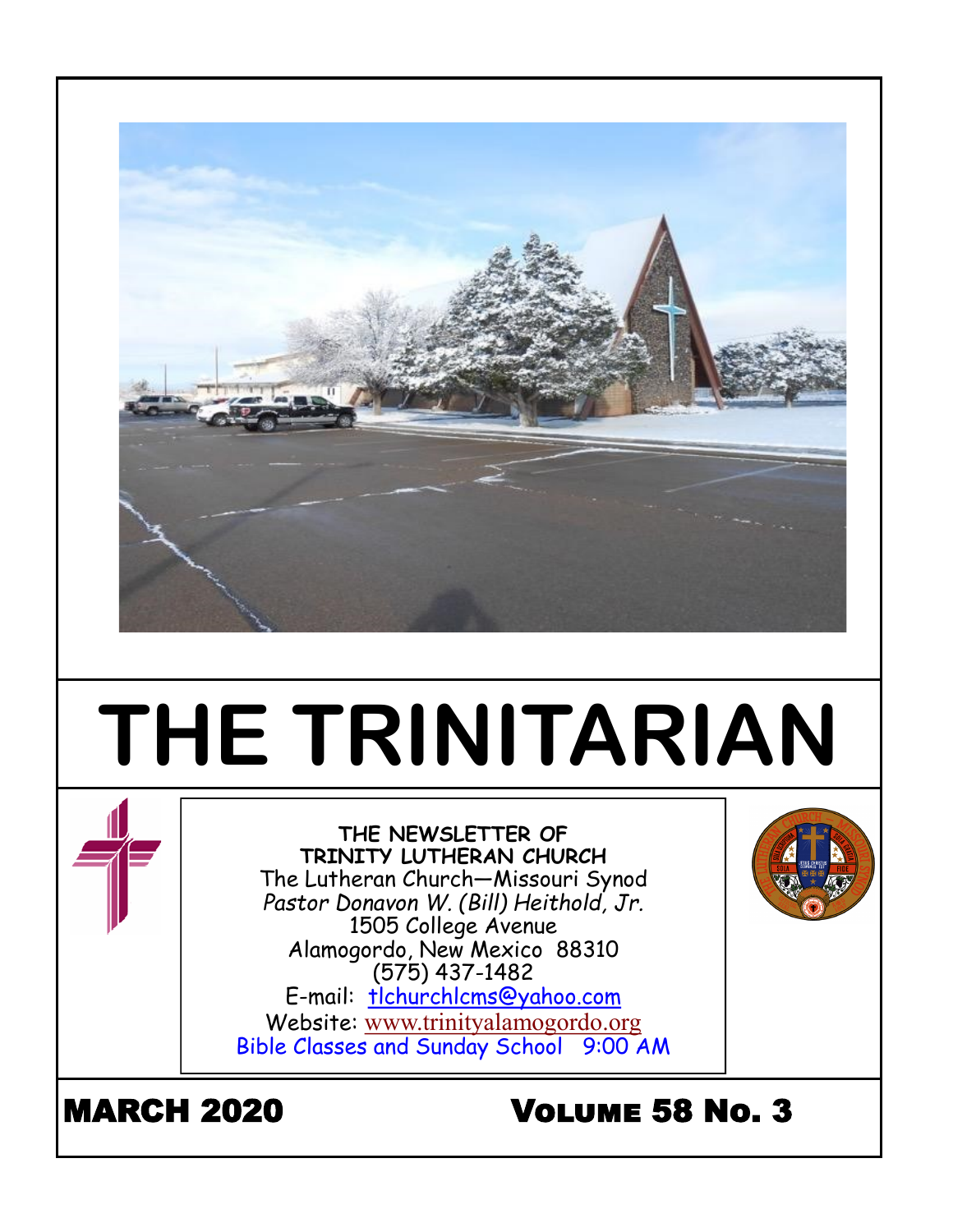# FROM THE PASTOR

Psa. 14:-2-3 *The Lord looks down from heaven on the children of man, to see if there are any who understand, who seek after God. They have all turned aside; together they have become corrupt; there is none who does good, not even one.* 

This is a Psalm of David who saw how the people weren't looking to God but to themselves. He probably saw what Noah saw as Noah had to deal with the world that he grew up in whom Moses wrote about in Genesis 6:5 Then the Lord saw that the wickedness of man *was* great in the earth, and *that* every intent of the thoughts of his heart *was* only evil continually.

David didn't see the world in quite the shape that Noah did but he as we must have wondered about the coming of the Messiah as we await His second coming. In order to prepare for His coming, we annually look to Jesus going to the cross with a 40 day period we call Lent.

You may notice that if you were to count the days it would be a little more than 40 days as the Sundays in Lent aren't counted as day of Lent. We commemorate these days by looking to ourselves but not to see how we can somehow do more "good" for ourselves but to now see we are sinners in need of a Savior, the one who died on that cross some 2000 years ago.

Yes, we examine ourselves before we partake of His body and blood but Lent is a time to not only giving it the once over but it is a time for a more thorough examination of who we are as sinners who should sorrow over how we have made Jesus suffer for our sin.

Yes, we look forward to Easter and the celebration of Jesus rising from the dead, the firstborn of many whom will look to Him for their eternal lives. Until that day we need to see ourselves in David's comments on those of his day and have him look at us for who we are as sinners and yet knowing we have been provided a Savior in Jesus Christ our Lord.

Pastor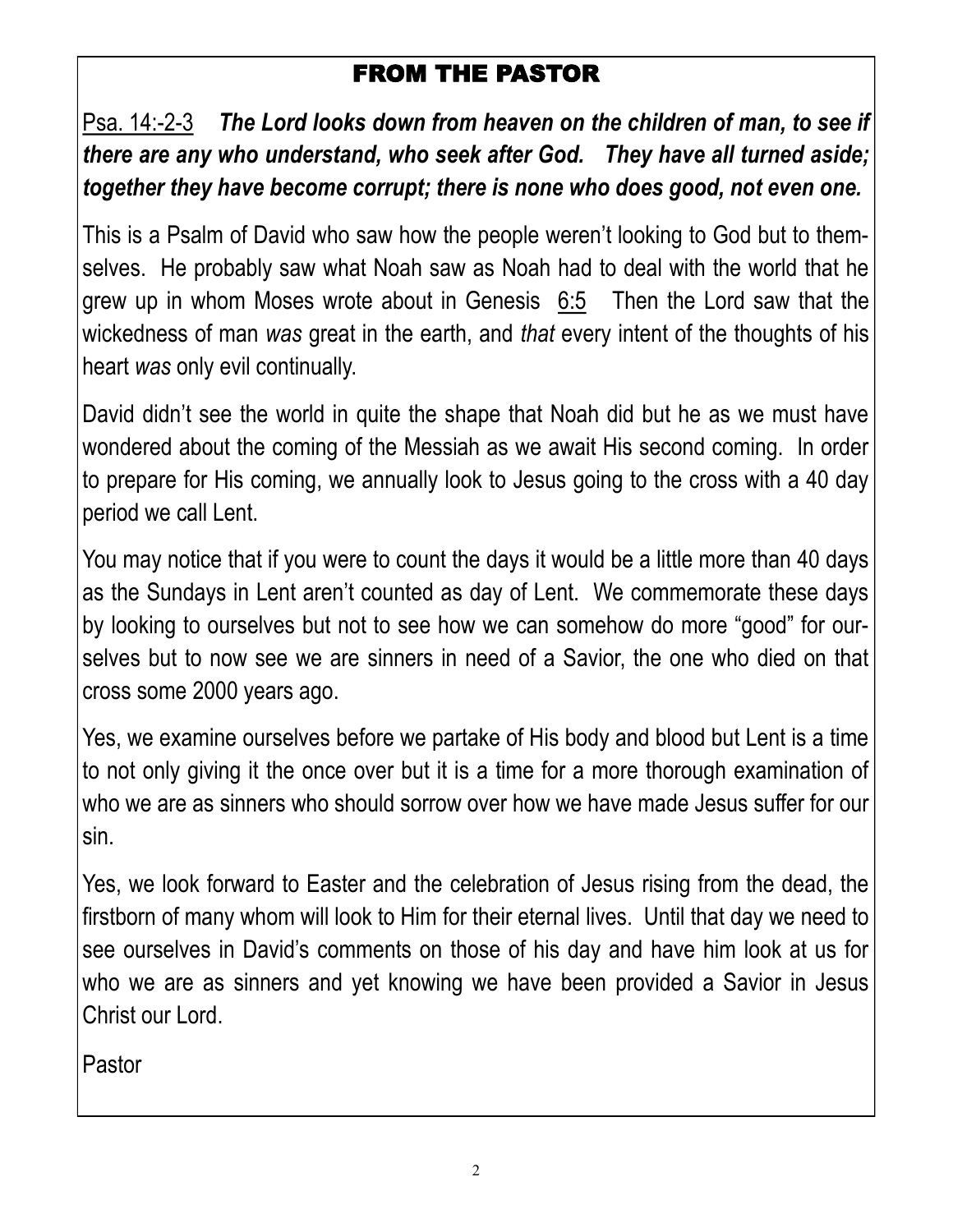| <b>ELDER'S REPORT</b>                                                                                                                                                                                                                                                                                                                                                                                                                                       | <b>BOARD OF DIRECTORS</b>                                                                                                                                                                                                                                                                                                                                                                                       |
|-------------------------------------------------------------------------------------------------------------------------------------------------------------------------------------------------------------------------------------------------------------------------------------------------------------------------------------------------------------------------------------------------------------------------------------------------------------|-----------------------------------------------------------------------------------------------------------------------------------------------------------------------------------------------------------------------------------------------------------------------------------------------------------------------------------------------------------------------------------------------------------------|
| March is always an interesting month for me. As                                                                                                                                                                                                                                                                                                                                                                                                             | BOARD OF DIRECTORS MEETING NOTES                                                                                                                                                                                                                                                                                                                                                                                |
| a former weatherman for the USAF and the US<br>Army, I am fascinated by the wide variations in                                                                                                                                                                                                                                                                                                                                                              | The Board of Directors met February 20, 2020.                                                                                                                                                                                                                                                                                                                                                                   |
| the weather. The old adage "If March's weather<br>comes in like a lion it will go out like a lamb"<br>and vice versa is an apt description. Then<br>again, the weather can violate the adage and<br>present another adage," if you don't like the<br>weather in New Mexico, just wait two hours and<br>it will change". How many times have you seen<br>it snowing or raining over the foothills and it be<br>brilliant blue skies over the Tularosa Basin. | Jim Wilkes, Head Elder, reported that the at-<br>tendance lists were reviewed, and Pastor pro-<br>vided information about delinquent members. A<br>Lenten letter has been placed in members<br>church mailboxes. Those that are not picked up<br>will be mailed to the member. The elders asked<br>that they be notified any time you have a need<br>for care, i. e. hospitalized, need transportation,<br>etc. |
| The other aspect of uncertainty about March<br>weather is what to wear to get through the day.<br>Freezing temperatures in the morning give way<br>to warm afternoons. So how do you dress to ac-<br>commodate both extremes? I guess the best                                                                                                                                                                                                              | Vicki Leonard, Financial Secretary, reported that<br>total income for the month of January was<br>\$25,700.76. General Fund<br>giving<br>was<br>\$21,673.10 and Special Fund giving<br>was<br>\$4,027.66.                                                                                                                                                                                                       |
| answer is LAYERS. One thing is for certain,<br>GOD controls the weather. No matter how so-<br>phisticated the tools that weathermen use to<br>"predict " the weather, GOD shows His sense of                                                                                                                                                                                                                                                                | Cheryl Sandenaw, Treasurer, reported total in-<br>come for January was \$21,673.10; total expens-<br>es were (\$20,914.21) giving us a net gain of<br>\$758.89.                                                                                                                                                                                                                                                 |
| humor by putting little monkey wrenches in our<br>often times feeble attempts to guess what the<br>weather will do.                                                                                                                                                                                                                                                                                                                                         | Lisa Collins, Evangelism Chair, reported that we<br>now have a Facebook page with information<br>about worship and educational services time                                                                                                                                                                                                                                                                    |
| Fortunately for us, there is no uncertainty about<br>GOD's love for us as Christians. JESUS's suf-<br>fering on the cross for our sins and HIS glorious<br>resurrection is GOD's promise to us. We only<br>have to believe in JESUS CHRIST as our SAV-<br>IOR, repenting of our failure to keep His com-                                                                                                                                                    | listed along with other pertinent information<br>about Trinity. The page can be accessed by<br>signing into your Facebook account and search-<br>ing for Trinity Lutheran Church - Alamogordo.<br>Lisa also reported that Lenten pamphlets for all<br>ages have been ordered.<br>mandments as He prepares our certain plaice in $\lceil$ Cindi Anderson. Education Chair, reported she                          |

heaven with Him.

Jim Wilkes, Head Elder

John 3:16 is CERTAINLY TRUE.

Cindi Anderson, Education Chair, reported she is trying to encourage Sunday School attendance. She put an article in the newsletter and bulletin and posted information on the bulletin board. Parents of school aged children are encouraged to bring your children to Sunday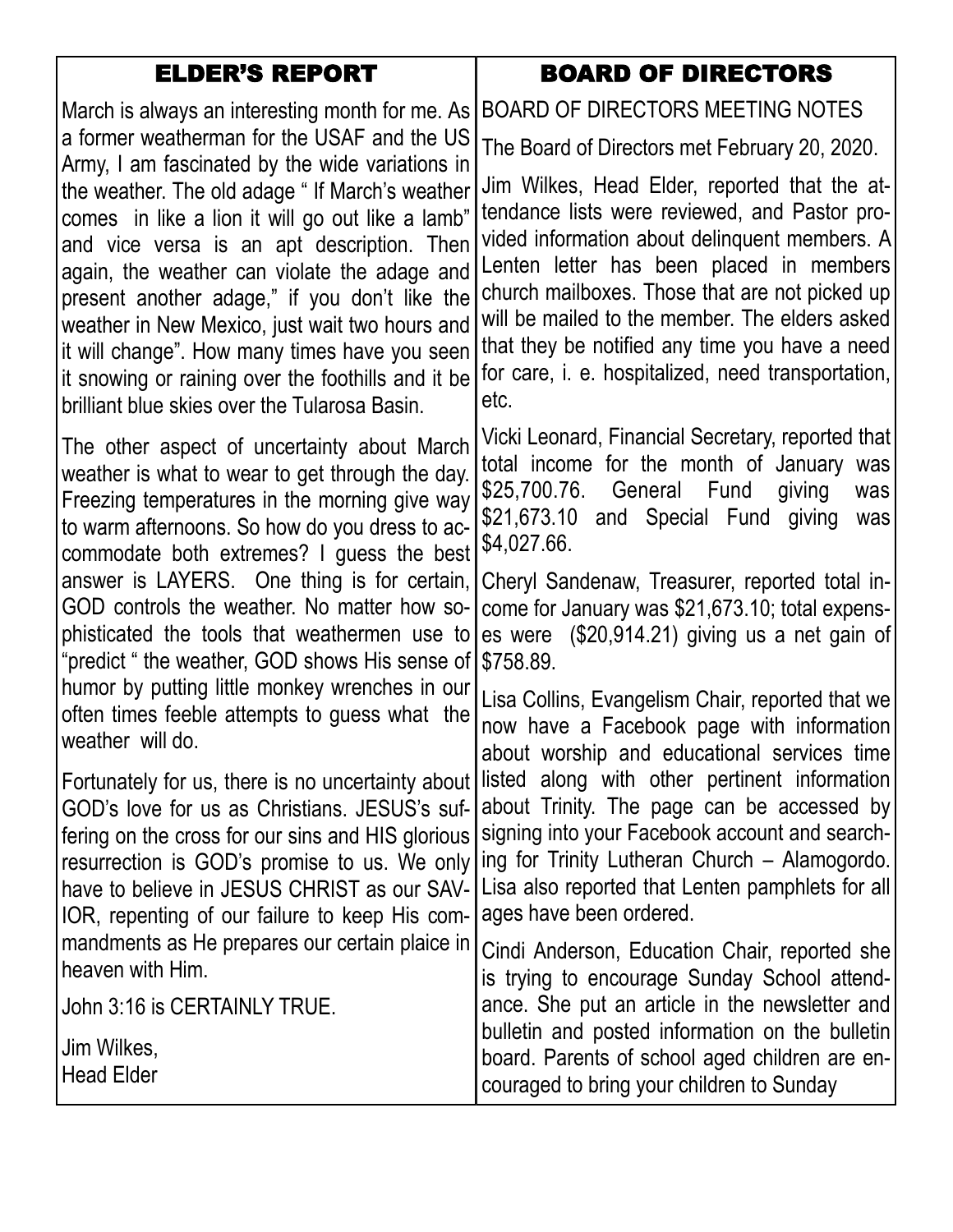school, 9:00AM Sunday mornings. Cindi stated she is willing to provide transportation for those who need it.

The Youth Group is planning a Potato Bar Lunch fundraiser for March 15 after church. They are also planning a fun trip to Ruidoso during spring break. They will also have a pancake breakfast for Easter Morning.

Allen Burmeister, Trustee Chair, reported several completed projects around the church. He asked that anyone interested in helping with replanting of the flower bed at the front of the church to please let him know. He also asked that if you see something that needs repair to let him know about that also.

Sandy Klose, Stewardship Chair, reported that she is working on determining the amounts of recent memorial funds donated. She will coordinate expenditure of these funds with either next of kin or the estate manager.

Unfinished business: Susan Weitzel, Financial Review Committee Chair, presented suggested areas for the board to consider for improving record keeping, ensuring continuity when new board members are elected and to insure adequate insurance coverage of our physical assets.

Bob Klose, President \*\*\*

# MEMORIAL RECEPTION

Les Jorgensen passed away on Wednesday, February 26th. Please join his family for a memorial reception after the worship service on Sunday, March 8th. Pie and coffee will be served at the reception.

# STEWARDSHIP

*From LCMS Stewardship website*

**March 1– Lent 1 (Invocabit) - Matt. 4:7— Jesus said to him, "Again it is written, 'You shall not put the Lord your God to the test.' "** Jesus defeats Satan in our place – not by using His power as God but by His perfect obedience in His perfect humanity. Jesus defeats Satan – not by miracles but by quoting the Scriptures and living according to it. This should cause us great joy for two reasons. First, because we see Jesus win the victory for us. Second, because here Jesus shows us how to stand in that victory – on the Word of God alone.

**March 8 – Lent 2 (Reminiscere) - Matt. 15:27** – **"Yes, Lord, yet even the dogs eat the crumbs that fall from their masters' table."**  These are the words of faith, for faith means receiving what God gives. And God has given us so much more than just the crumbs that fall from the table. He has given us life, salvation, body and soul, eyes and ears, possessions and income. That's where our stewardship starts, with faith in the God who is the greatest Giver.

**March 15 – Lent 3 (Oculi) - Luke 11:21-22** – **"When a strong man, fully armed, guards his own palace, his goods are safe; but when one stronger than he attacks him and overcomes him, he takes away his armor in which he trusted and divides his spoil."** Jesus has disarmed Satan in a most unusual way: He has disarmed him by allowing Satan to cast all his weapons into Jesus. Satan has nothing left to attack us with; he spent it all on Jesus. And now Jesus is our Stronger Man. He guards and keeps us and ours, and we have nothing to fear.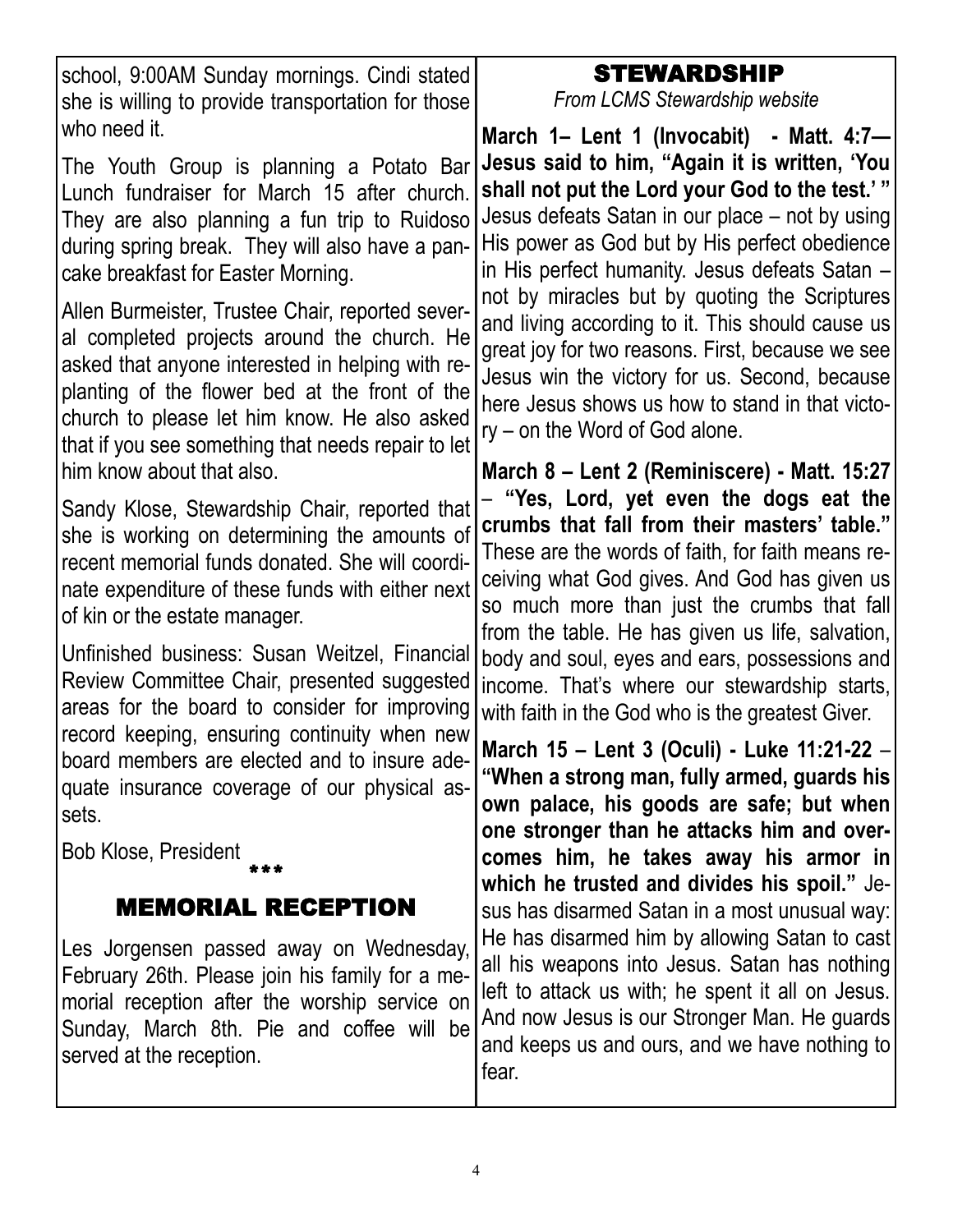| March 22 – Lent 4 (Laetare)<br>John 6:5b – "Jesus said to Philip, 'Where are<br>that question. Jesus knows how He means to<br>care for His people. The Lord provided, and He answer any questions you may have.<br>is still providing. This knowledge frees us for<br>generosity without fear.                                                                                                                                                                                                                                                                                                                                                                                                                                                                                                                                | transforming their lives throughout the program<br>and beyond. With your help we can continue to<br>we to buy bread, so that these people may grow and mobilize the churches to transform<br>eat?' " Of course, Jesus knows the answer to lives In the Name of Christ. We look forward to<br>discussing the details of the meals with you and<br>Thank you for your consideration,<br>Marjorie Schulze, Ministry Assistant,                                                                                                                                                                                                                                                                                                 |  |
|-------------------------------------------------------------------------------------------------------------------------------------------------------------------------------------------------------------------------------------------------------------------------------------------------------------------------------------------------------------------------------------------------------------------------------------------------------------------------------------------------------------------------------------------------------------------------------------------------------------------------------------------------------------------------------------------------------------------------------------------------------------------------------------------------------------------------------|-----------------------------------------------------------------------------------------------------------------------------------------------------------------------------------------------------------------------------------------------------------------------------------------------------------------------------------------------------------------------------------------------------------------------------------------------------------------------------------------------------------------------------------------------------------------------------------------------------------------------------------------------------------------------------------------------------------------------------|--|
| March 29 - Lent 5 (Judica)<br>Heb. 9:12 – "He entered once for all into the<br>holy places, not by means of the blood of<br>goats and calves but by means of his own<br>blood, thus securing an eternal redemption."<br>The only price that could redeem us was the<br>very Blood of the Christ. This is the only sacri-<br>fice of true worth. His sacrificial giving sets the<br>pattern for our life. For how can we, who are re-<br>deemed by the self-giving of God, not also give<br>of ourselves to His Kingdom?                                                                                                                                                                                                                                                                                                       | Love INC of Otero County<br>575-439-4812-office; 575-446-2428-cell<br><b>AGE IN PERSPECTIVE</b><br>At six, I well remember, when<br>I fancied all folks old at ten.<br>But when I turned my first decade,<br>Fifteen appeared more truly staid.<br>But when the fifteenth round I'd run,<br>I thought none old till twenty-one.<br>Then, oddly, when I'd reached that age,<br>I held that thirty make folks sage.                                                                                                                                                                                                                                                                                                           |  |
| <b>LOVE INC</b><br><b>LOVE IN THE NAME OF CHRIST</b><br>Love INC of Otero County's Transformational<br>class program is entering it's 4th year in Janu-<br>ary 2020. As part of our plan to continually<br>adapt and add to the program, we are offering a<br>meal for the participants prior to the start of<br>each class week. In order to do this, we are<br>asking our partner churches to consider provid-<br>ing an easy meal, for example, soup and sand-<br>wiches, pizza, or a taco bar every 6-8 weeks.<br>We expect to serve 20-30 people per week and<br>request the meal be prepared before hand to<br>serve at 6:00 p.m. The proposed location will be<br>at Westminster Presbyterian Church located at<br>2201 15th Street. In our experience, participants<br>with church support are the most successful in | But when my thirtieth year was told.<br>I said, "At two score men grow old."<br>Yet two score came and found me thrifty<br>And so I drew my line at fifty.<br>When I reached that age, I swore<br>None could be old until three score.<br>And here I am at seventy now.<br>As young as when at seven, I vow.<br>'Tis true, these rogues about my knee say<br>"Grandps," when they speak to me.<br>But bless your soul, I'm young as when<br>I thought all people old at ten!<br>Perhaps a little wiser grown,<br>Perhaps some old illusions flown,<br>But wondering still, while years<br>Have tolled,<br>When it really is that a man grows old.<br>--Mark Cook<br>Published in The Lutheran Digest<br><i>Winter, 1965</i> |  |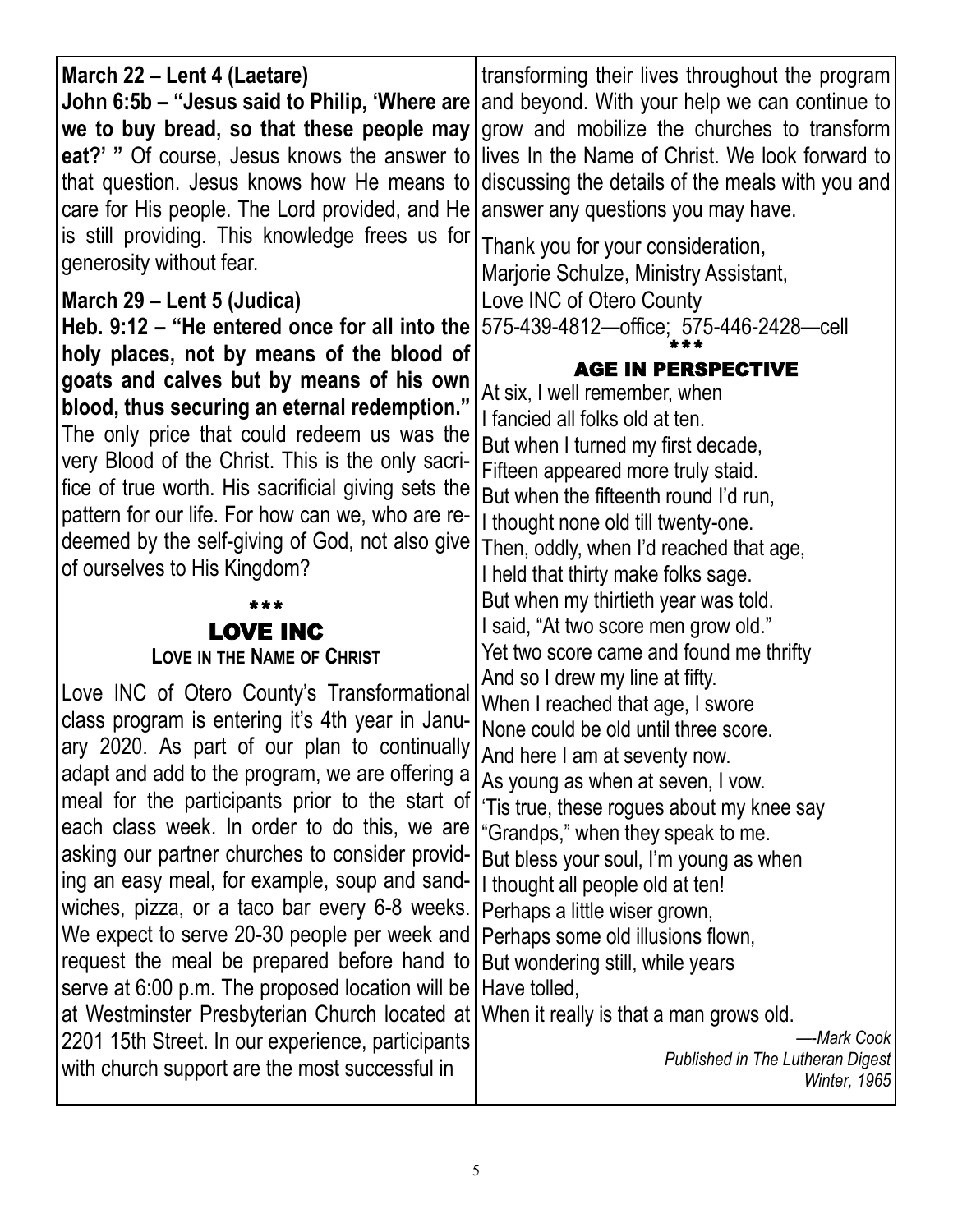| <b>EYES ON JESUS</b><br><b>SERMON SERIES BY CHARLES ROTH</b><br>CONTRIBUTORS: JONATHAN SCHAKADE, LISA M. CLARK,<br><b>MATTHEW MACHEMER, JAMES R. PIERCH, AND AARON SCHIAN</b><br><b>GENERAL INTRODUCTION</b>                                                                                                                                                                                                                                                                                                                                                                            | the behind-the-scenes-reality is that Jesus was<br>"handed over" (another way of translating the<br>verb for "betray") by God the Father Himself, so<br>that Jesus could die for the sin of the world.                                                                                                                                                                                                                                                                                                                                                                       |
|-----------------------------------------------------------------------------------------------------------------------------------------------------------------------------------------------------------------------------------------------------------------------------------------------------------------------------------------------------------------------------------------------------------------------------------------------------------------------------------------------------------------------------------------------------------------------------------------|------------------------------------------------------------------------------------------------------------------------------------------------------------------------------------------------------------------------------------------------------------------------------------------------------------------------------------------------------------------------------------------------------------------------------------------------------------------------------------------------------------------------------------------------------------------------------|
| O come, let us fix our eyes on Jesus, the<br>founder and perfecter of our faith, who for the<br>joy that was set before Him endured the cross,<br>despising the shame, and is seated at the right<br>hand of the throne of God. (Gradual for Lent,<br>based on Hebrews 12:2)                                                                                                                                                                                                                                                                                                            | "Sleepy Eyes" is the theme for the second week<br>of Lent. In Gethsemane, Jesus' inner circle of<br>Peter, James, and John cannot keep their eyes<br>open to watch and pray with Jesus for even an<br>hour, while Jesus comes to see that His Fa-<br>ther's will is that He drink the cup of God's wrath<br>when He comes to the "hour" of His suffering.                                                                                                                                                                                                                    |
| When the characters in the Passion narrative<br>look at Jesus, what do they see? In most cases,<br>people misunderstood who He is and what He<br>was doing. In some cases, by faith, people<br>recognized Him aright. Our Lenten series this<br>year, based on the Gospel according to St.<br>Mark, will examine how the various people<br>around Jesus viewed Him—and how we should<br>view Him. We will "fix our eyes" on what Jesus<br>has done to save us from our sins by His holy,<br>precious blood and innocent sufferings and<br>death, and celebrate what God sees on account | In the third week of Lent, we stare into the<br>"Denying Eyes" of Peter and the other apostles.<br>They could not see how they could ever fall<br>away from Jesus, but after Jesus is betrayed by<br>Judas, ten of them flee, and Peter-when he is<br>spotted by a servant girl and sees that his own<br>neck is on the line—sees fit to deny Jesus,<br>which leads to his own eyes weeping in re-<br>morse. We sinners likewise deny our Lord in<br>many ways, but Jesus denied Himself to take<br>up the cross for our salvation.                                          |
| of His work: our justification for His sake.<br>On Ash Wednesday, we will see how, in spite of<br>Jesus' repeated predictions about His upcoming<br>Passion, the disciples with "Misjudging Eyes"<br>fail to recognize that soon He will not be with<br>them, and they cannot see the anonymous<br>woman's anointing of Jesus as preparation for<br>His burial. But Jesus sees her actions as a<br>beautiful<br>proclaimed<br>deed<br>that will<br>be<br>throughout the world wherever the Gospel is<br>heard.                                                                          | "Murderous Eyes" is the theme of week 4 in<br>Lent. The chief priests and scribes saw Jesus<br>as an obstacle to be rid of by murdering Him<br>through the Roman judicial system. Yet during<br>the Passover festival, they would unwittingly<br>bring about the Father's sacrifice of the ultimate<br>Passover Lamb.<br>In the fifth week of Lent, we look through the<br>"Worldly Eyes" of Pilate, the Jewish leaders,<br>and the Roman soldiers. Pilate can only view<br>matters in a worldly, pragmatic way, wishing to<br>placate the worldly Jewish leaders and crowd, |
| At our midweek service after the First Sunday of<br>Lent, we will look through Judas's "Betraying<br>Eyes" and learn why he did this awful deed. Yet                                                                                                                                                                                                                                                                                                                                                                                                                                    | so he consents to handing Jesus over for cruci-<br>fixion. The soldiers see the opposite of a worldly                                                                                                                                                                                                                                                                                                                                                                                                                                                                        |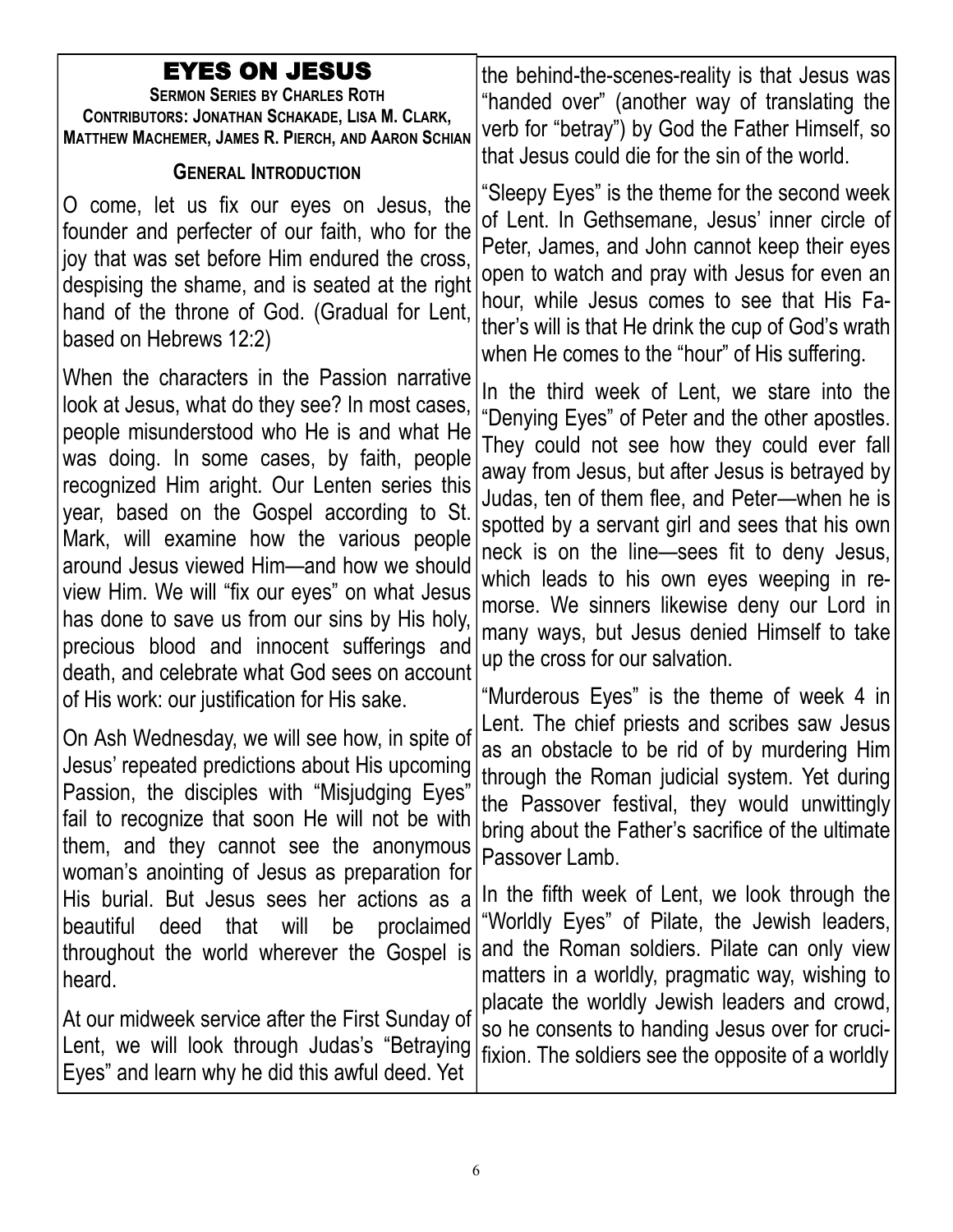king, but their ironic hailing of Him as "King of the Jews" proclaims who He really is. The world looks for power and glory; God's way is suffering and the cross.

On Maundy Thursday, there is "More Than Meets the Eye" to the Lord's Supper. We will look into the Old Testament background of the Last Supper and rejoice in the mystery that Jesus, in and with, bread and wine, gives us His body and blood in order to deliver to us the benefits of His Passion.

On Good Friday, we look through "God's Eyes" to see what is happening during the Passion: the once-for-all atonement for the sin of the whole world and the justification of all sinners on Easter.

"Resting Eyes" is the theme for Holy Saturday. Various disciples rested their eyes upon the dead Jesus, cared for His body, and buried it. As Mary Magdalene and Mary the mother of Joses rest their eyes upon the sealed tomb and contemplate further anointing of His body the next day, they cannot see that Jesus' own eyes are merely resting temporarily, and Easter morning will bring a dramatic reversal.

Finally, Easter Sunday gazes upon "Angel Eyes." The angel in the tomb knows the whole story of Jesus' resurrection. When he sees the women, he proclaims the Gospel to them, shows them where Jesus' body had formerly lain, and tells them that they can see Jesus themselves in Galilee. Likewise, the "angels" or messengers of the Church in the apostolic ministry tell God's people where they can find Jesus and His salvation in the Means of Grace.

*Eyes on Jesus* will continuously focus our eyes

on Jesus Christ and Him crucified, buried, and risen for our justification. This is a vision that will never disappoint, for by trusting in Jesus, He promises that we will gaze upon His beautiful face now by faith and forever in heaven!

## \*\*\* HYMN FOR LENT *"***Alas, And Did My Savior Bleed"**

*But God forbid that I should boast except in the cross of our Lord Jesus Christ.*

After his graduation from college, Issac Watts returned to Southampton, England, and spent two years writing hymns for Above Bar Congregational Church. He then moved to London to tutor children in a wealthy family of Dissenters. While there he joined Mark Lane Independent Chapel. Soon he was asked to be a teacher in the church, and in 1698, he was hired as associate pastor. There, on his twenty-fourth birthday, he preached his first sermon. In 1702, he became senior pastor of the church, a position he retained the rest of his life. He was a brilliant Bible student, and his sermons brought the church to life.

In 1707, his *Hymns and Spiritual Songs,* was published. Issac had written most of these hymns in Southampton while in late teens and early twenties. Included was a hymn now considered the finest ever written in the English Language. It was based on Galatians 6:14: "But God forbid that I should boast except in the Cross of our Lord Jesus Christ." Originally the first stanza said: When I survey the wondrous cross/Where the young Prince of Glory dies...In an enlarged 1709 edition, Watts rewrote the lines to say:

> *When I survey the wondrous cross On which the Prince of glory dies, My richest gain I count but loss, And pour contempt on all my pride.*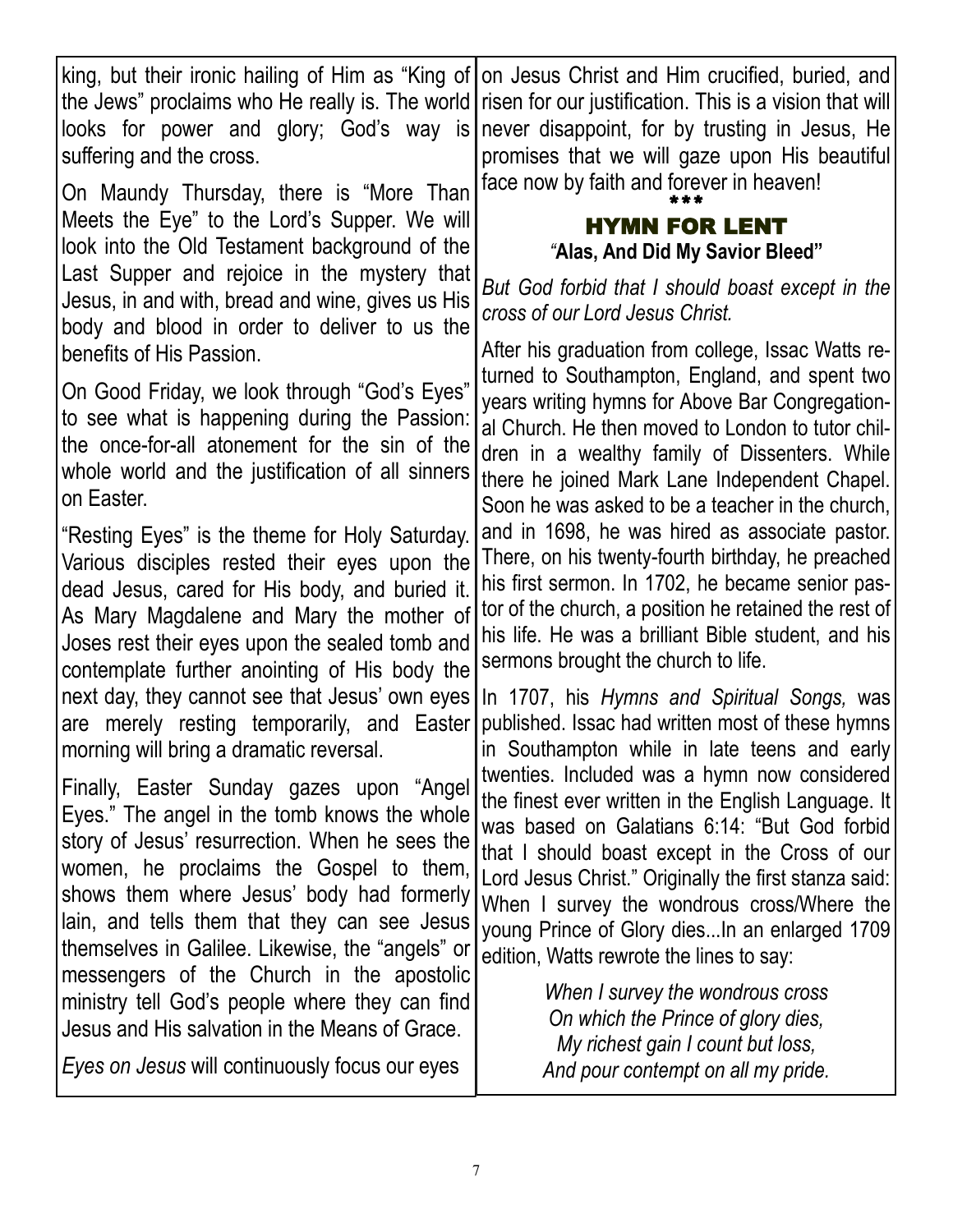| Also included in the 1707 hymnbook was<br>"Heavenly Joy on Earth," better known today                                                                                                                                                                                                                                                                                                                                          | <b>FINANCIAL REVIEW LETTER TO</b><br>THE CONGREGATION                                                                                                                                                                                                                                                                                                                                                                                              |
|--------------------------------------------------------------------------------------------------------------------------------------------------------------------------------------------------------------------------------------------------------------------------------------------------------------------------------------------------------------------------------------------------------------------------------|----------------------------------------------------------------------------------------------------------------------------------------------------------------------------------------------------------------------------------------------------------------------------------------------------------------------------------------------------------------------------------------------------------------------------------------------------|
| as, "Come, We That Love the Lord," or "We're                                                                                                                                                                                                                                                                                                                                                                                   | Members of the Trinity Lutheran Church:                                                                                                                                                                                                                                                                                                                                                                                                            |
| Marching to Zion."<br>Another hymn was, "Godly Sorrow Arising<br>from the Sufferings Christ," better known as:                                                                                                                                                                                                                                                                                                                 | We, as an appointed "Financial Review Com-<br>mittee," have reviewed the financial reports of<br>Trinity Lutheran Church.                                                                                                                                                                                                                                                                                                                          |
| "Alas!, and Did My Savior Bleed." This hymn<br>later played a major role in the conversion of a                                                                                                                                                                                                                                                                                                                                | Our financial review covered the period of Janu-<br>ary 1, 2019 to December 31, 2019.                                                                                                                                                                                                                                                                                                                                                              |
| great American hymnist. In 1851, Fanny<br>Crosby, 31, attended a revival service at John<br>Street Methodist Church in New York. "After a<br>prayer was offered," she recalled, "they began<br>to sing the grand old consecration hymn,<br>'Alas, and Did My Savior Bleed' and when<br>they reached the third line of the fifth stanza,<br>'Here, Lord I give myself away,' my very soul<br>was flooded with celestial light." | As part of our study, we utilized the financial re-<br>view package as found in the Congregational<br>Treasurer's manual. We performed the review<br>at the request of our congregational board<br>chairman and in accordance with the constitu-<br>tion and bylaws of our church. As a result of our<br>study, certain recommendations have been<br>made to improve the recordkeeping of our<br>church and to assist the treasurer in her duties. |
| How right that Watts should, long after his<br>death, play a part in winning to Christ the<br>author of a new generation of hymns and<br>gospel songs!<br>-Then Sings My Soul<br>Robert J. Morgan                                                                                                                                                                                                                              | We thank God for this opportunity to serve Him<br>and pray that our recommendations are re-<br>ceived as constructive information to improve<br>and strive toward excellence as God commands<br>US.                                                                                                                                                                                                                                                |
|                                                                                                                                                                                                                                                                                                                                                                                                                                | The Financial Review Committee:                                                                                                                                                                                                                                                                                                                                                                                                                    |
| <b>MARK YOUR CALENDARS!</b><br><b>POTATO BAR</b>                                                                                                                                                                                                                                                                                                                                                                               | <b>Richard Dommers,</b><br>James Wilkes,<br><b>Susan Weitzel</b>                                                                                                                                                                                                                                                                                                                                                                                   |
| The Youth Group will be hosting a Potato Bar<br>Lunch on March 15 after the worship service.<br>We will have delicious baked potatoes with<br>all the fixings and desserts! Donations will be<br>accepted to support youth group activities.<br>The Youth Group appreciates all<br>your<br>support!                                                                                                                            | Sonny was having some trouble with his arith-<br>metic lesson.<br>"Pop, gimmie a hand," said he to his Dad. "I'm<br>trying to find the least common denominator."<br>"Good heavens, son," replied the father. "Hasn't<br>that been found yet" They were looking for it,<br>when I was a kid."                                                                                                                                                      |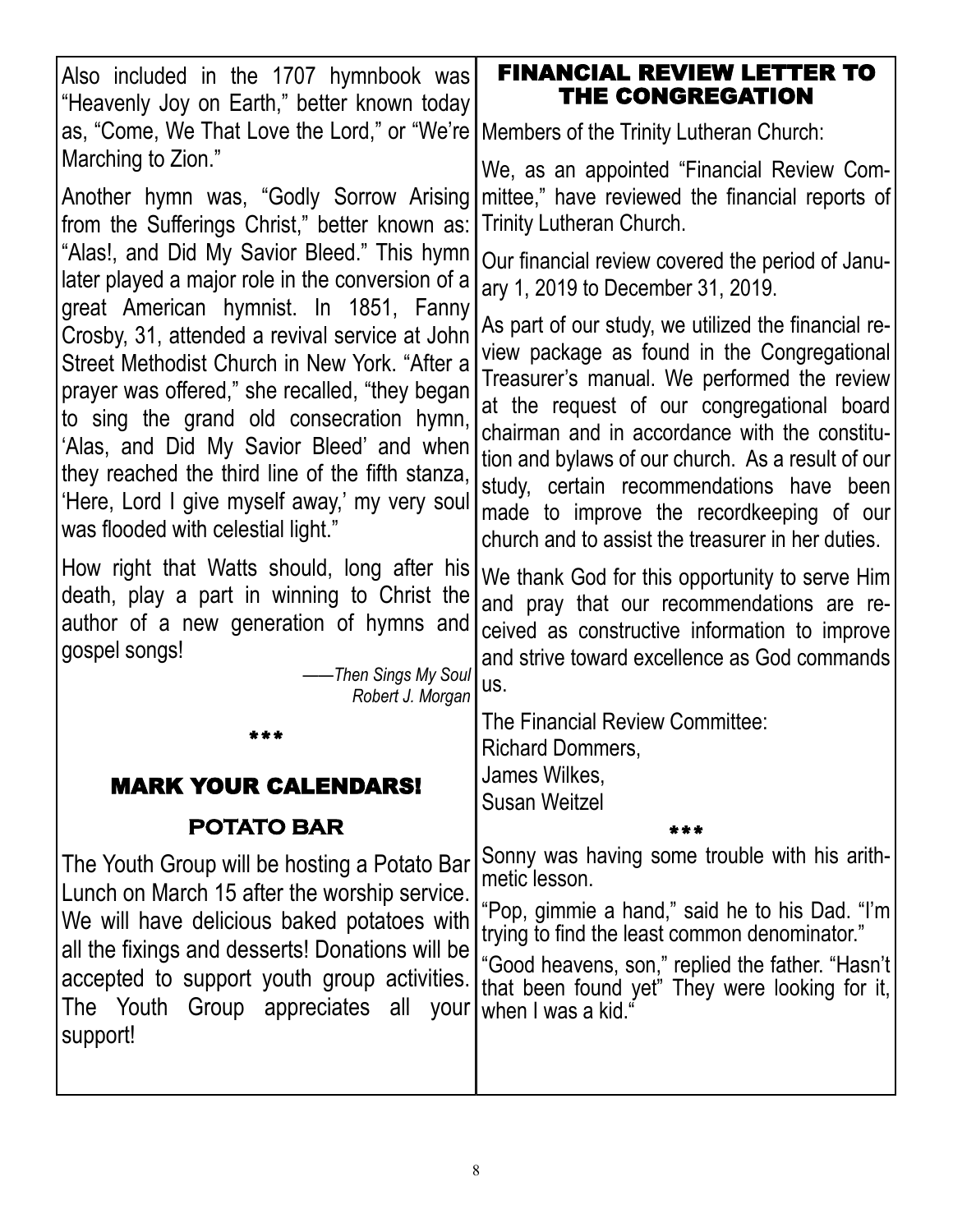#### LWML **THANK YOU** to everyone who supported our Meal for Mites, those that provided food, willing helping hands, and those that came and ate! We prepared 160 tacos, served 70 people, and sent \$600 to support Mission grants thru our Mites. Praises! SAVE THE DATE'S **March 14, 10 a.m. - Next LWML Fellowship & Bible Study.** At this event we will be requesting Nominations for Board President and Treasurer. Please Prayerfully consider stepping forward to run for an office. Would like to see each & every Lady there! Come be a part of the ladies fellowship And willing hands serving our Lord! **MARCH 28** – **LWML SPRING WORKSHOP** will be hosted by Trinity (9:30a-1:30p). This a gathering of all the churches in our zone. (Ladies from Alamogordo, Las Cruces, El Paso, Deming, Silver City). Pastor Bill will lead the Bible study. There will be an In-Gathering to collect funds to purchase gift cards to support Ysleta's Hot Meal Program (also supporting the **2019-2021 National Mission Grant 8**-- Lights ingathering for District Convention). **May 1-2 Ladies Retreat in Ruidoso**. Cyndi Hiethold has opened her family home to host this retreat. Plans are being made for an enjoyable time thru fellowship, bible study, local scenery & food! More information in April. **JUNE 5-7 Rocky Mountain District LWML Convention in Keystone, CO**. Registration for Convention & Hotels is now available on the LWML Website. We will be nominating 2 delegates, a Young Woman Rep. and teen Rep. Let Yvonne or any LWML Board member know of your suggestions. **RALLY THE TROOPS** - During discussions, the district presidents talked about terminology. One of the phrases discussed was "zone rally." Many feel it is an outdated term. The pastor talked about the verb "rally," sharing that he had actually looked up the definition. Listening to him talk fired-up my enthusiasm for rallying with LWMLers! Perhaps if we come together as zones in the true meaning of "rally," many will be **Encouraged, Engaged and Energized**! Especially if we consider these definitions: "to bring together for a common purpose; to revive; to come in order to help." That's LWML, is it not? Coming together to assist Women to minister to others wherever they are? It is my sincere prayer that as we gather for a common purpose, we will help others, so all will be revived in joy, rejoicing in the Lord always! Dear Lord, guide the women of the LWML as we gather for for the common purpose of LWML serving You with gladness. In Christ's name. Amen. for Christ Scholarships in Guatemala, Divine Savior Lutheran Church, Zacapa, Guatemala - \$95,000—The families who live at the landfill have very limited means. The children are often needed to help gather recyclables from the landfill to help provide an income for the family. Education and medical care through the Lights for Christ Program is one means to help these children out of the cycle of poverty. The home in this photo is where one of the Lights for Christ families lives. The children that live in the landfill do not have adequate nutrition or medical care. The Lights for Christ Program provides well rounded meals for the children at the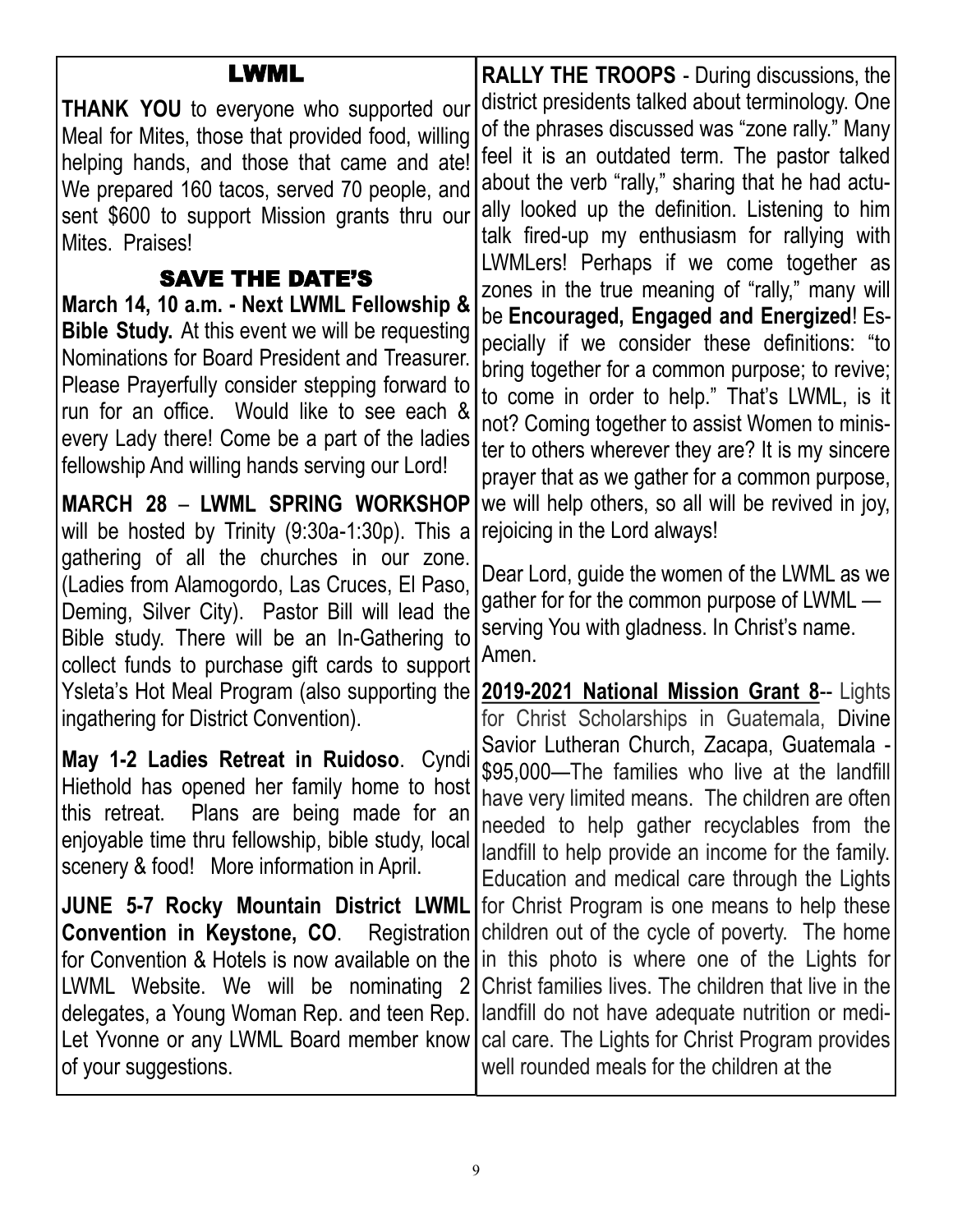Edie Jorns Boarding School twice a day during the school year. In cooperation with Divine Savior, Holy Cross has sent medical doctors to truly a cooperative, as students, who must be serve the community annually for the last three years. During their visit, the American doctors check the health of each child in the program and provide needed medicineThe Lights for Christ program developed by Holy Cross Lutheran Church in Wichita, Kansas and Divine Savior Lutheran Church in Zacapa, Guatemala will impact 12 impoverished Guatemalan children and their families who live in the Zacapa garbage dump by offering the lifesaving Gospel of Christ, food and clothing, health and sanitation care, and school transportation to 'the poorest of the poor' with scholarships to attend Divine Savior Lutheran School. This education program covers most of their basic needs and equips these children in grades 7-12 to reach out into their community with the gospel. This request funds 90% of the projected costs for these youth to continue their education through high school. Since this scholarship program began, Guatemalan children and their families are worshiping at Divine Savior on a regular basis.

*Rocky Mountain* **District LWML Grants for 2018-2020** -- We are making progress with our Mission Grant Goal for 2018–2020 and have the following amount left to raise by March: \$5,580. Please, Please continue with your MITE Giving*!*

**Financial Assistance for Concordia Theological Seminary Food Co-op, Ft. Wayne -** Grant Amount: \$8,000.—Securing the education needed to become an LCMS pastor can be costly, and many men have families to support as well during this time. Spouses often

do not find adequate employment since employers realize their time in Ft. Wayne is limited. It is enrolled and taking classes to be eligible, and families are expected to volunteer their time working at the Co-op earning points to spend for needed staples and clothing. Giving this kind of support enables a seminary student to focus on the studies needed for preaching the Gospel after graduation. The grant would buy perishable food items to put on the shelves.

**Any questions?** Contact Yvonne Steeby, Susan Weizel, Belinda Burmeister, Bev Van Duyn, Hannah Keeler or Cyndi Heithold

*LWML On The Go,* is available through your podcast provider, at lwml.org, and on the LWML App.

## \*\*\* HIGHWAY CLEANUP

Please mark your calendars now for Saturday, April 4th. This is our next highway clean up event. We will meet at our church highway sign just west of White Sands National Park on Highway 70. Once all volunteers have arrived, you will choose the area of our mile you would like to clean and begin work. We always end at the border patrol checkpoint at the end of our clean up. Please wear long pants and long sleeves for protection from the terrain as well as gloves and a hat. Have a water bottle handy. Trash grabbers and trash bags will be provided. We had a great turnout for this event last November. We hope to have another good group in April. Many hands make light work. Your time commitment is usually an hour or so if enough people volunteer. If you have any questions or concerns, please feel free to ask me. Thank you in advance, Hannah Keeler. 575-491-9234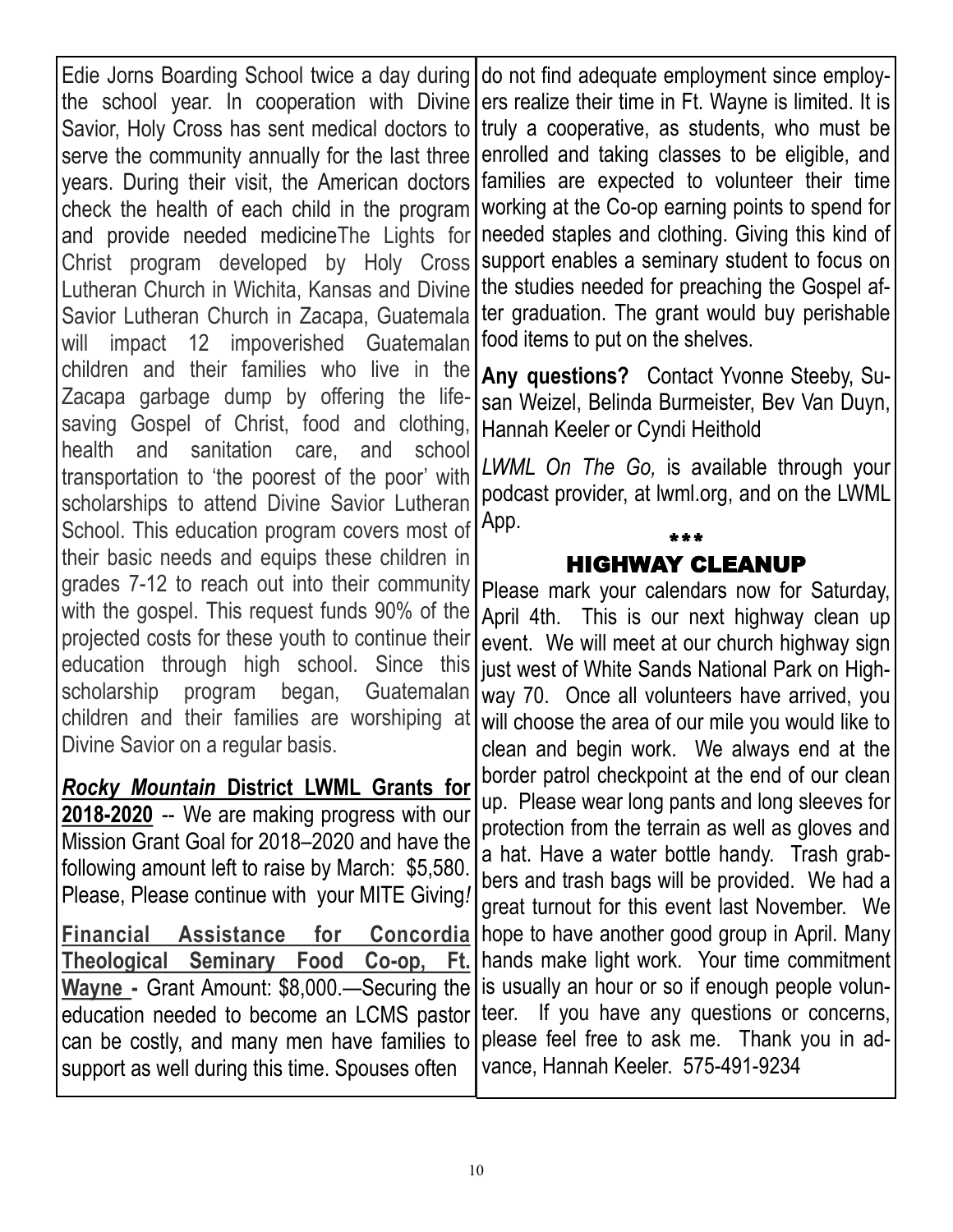